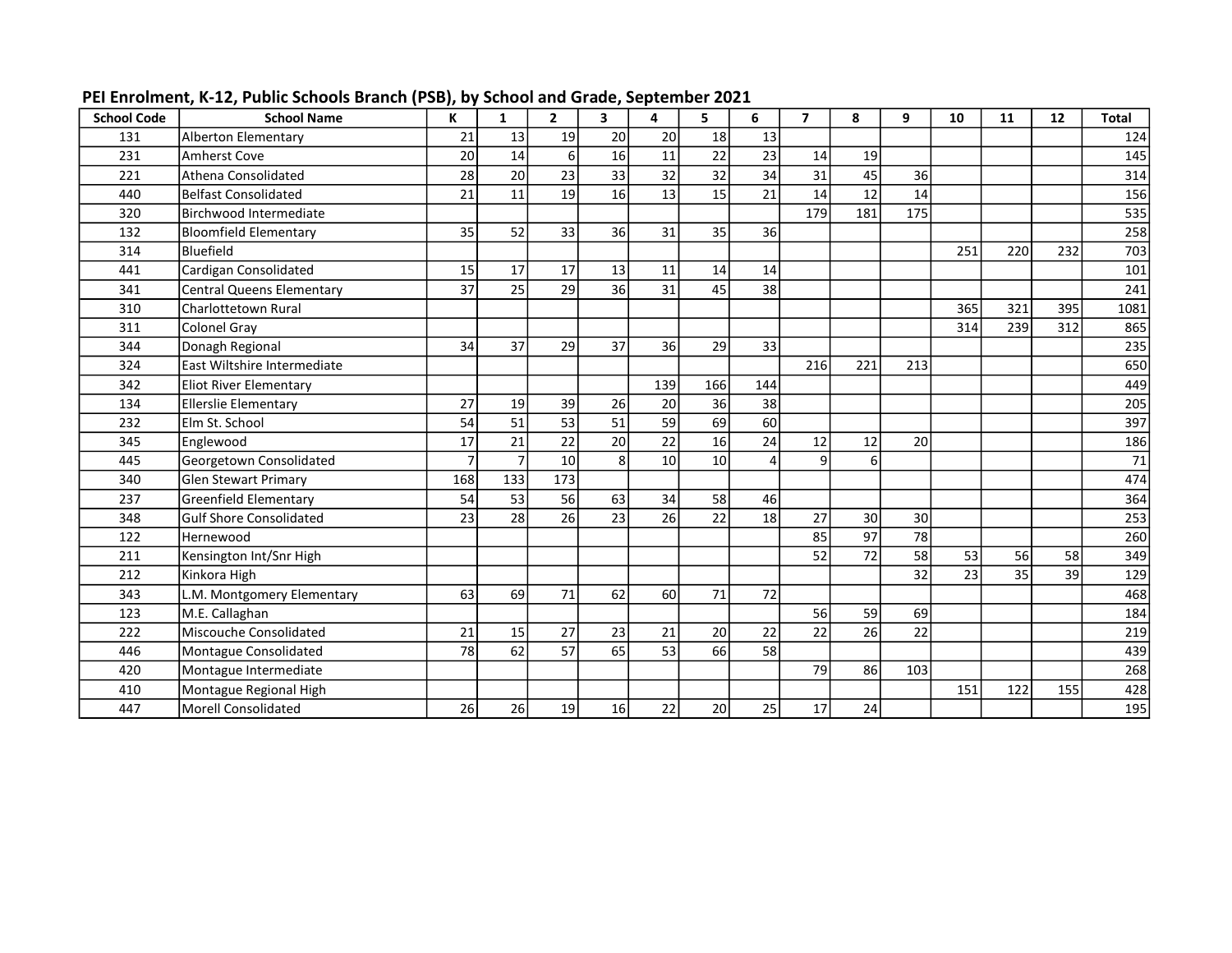| <b>School Code</b> | <b>School Name</b>             | K    | 1    | 2    | 3    | 4    | 5    | 6    | 7    | 8               | 9    | 10   | 11   | 12   | <b>Total</b> |
|--------------------|--------------------------------|------|------|------|------|------|------|------|------|-----------------|------|------|------|------|--------------|
| 411                | Morell Regional High           |      |      |      |      |      |      |      |      |                 | 48   | 50   | 42   | 45   | 185          |
| 448                | Mt. Stewart Consolidated       | 23   | 18   | 25   | 24   | 26   | 23   | 14   | 24   | 16 <sup>1</sup> |      |      |      |      | 193          |
| 133                | O'Leary Elementary             | 17   | 18   | 15   | 14   | 15   | 18   | 20   |      |                 |      |      |      |      | 117          |
| 346                | Parkdale Elementary            | 17   | 18   | 24   | 18   | 23   | 33   | 20   |      |                 |      |      |      |      | 153          |
| 236                | Parkside Elementary            | 45   | 46   | 55   | 46   | 58   | 42   | 41   |      |                 |      |      |      |      | 333          |
| 347                | Prince St. Elementary          | 21   | 18   | 27   | 26   | 27   | 31   | 27   |      |                 |      |      |      |      | 177          |
| 321                | Queen Charlotte                |      |      |      |      |      |      |      | 216  | 187             | 221  |      |      |      | 624          |
| 233                | Queen Elizabeth Elementary     | 46   | 52   | 52   | 56   | 37   | 47   | 50   |      |                 |      |      |      |      | 340          |
| 349                | Sherwood Elementary            | 68   | 63   | 80   | 75   | 68   | 64   | 84   |      |                 |      |      |      |      | 502          |
| 234                | Somerset                       | 19   | 24   | 14   | 15   | 23   | 18   | 15   | 19   | 17              |      |      |      |      | 164          |
| 412                | Souris Regional                | 25   | 37   | 29   | 41   | 31   | 42   | 33   | 40   | 43              | 49   | 45   | .50  | 49   | 514          |
| 451                | Southern Kings Consolidated    | 21   | 17   | 22   | 29   | 28   | 24   | 20   | 15   | 16              |      |      |      |      | 192          |
| 351                | Spring Park Elementary         | 59   | 48   | 59   | 77   | 55   | 66   | 63   |      |                 |      |      |      |      | 427          |
| 354                | St. Jean Elementary            | 13   | 16   | 21   | 10   | 16   | 12   | 16   |      |                 |      |      |      |      | 104          |
| 135                | St. Louis Elementarv           | 18   | 18   | 14   | 18   | 14   | 15   | 24   |      |                 |      |      |      |      | 121          |
| 323                | Stonepark Intermediate         |      |      |      |      |      |      |      | 246  | 263             | 253  |      |      |      | 762          |
| 358                | <b>Stratford Elementary</b>    |      |      |      | 156  | 141  | 172  | 163  |      |                 |      |      |      |      | 632          |
| 220                | Summerside Intermediate        |      |      |      |      |      |      |      | 185  | 201             | 163  |      |      |      | 549          |
| 215                | Three Oaks Senior High         |      |      |      |      |      |      |      |      |                 |      | 243  | 250  | 276  | 769          |
| 130                | Tignish Elementary             | 27   | 27   | 32   | 30   | 20   | 19   | 29   |      |                 |      |      |      |      | 184          |
| 455                | Vernon River Consolidated      | 22   | 25   | 18   | 23   | 17   | 22   | 20   | 19   | 22              | 15   |      |      |      | 203          |
| 355                | <b>West Kent Elementary</b>    | 41   | 57   | 42   | 42   | 44   | 39   | 37   |      |                 |      |      |      |      | 302          |
| 356                | <b>West Royalty Elementary</b> | 62   | 70   | 69   | 81   | 76   | 71   | 91   |      |                 |      |      |      |      | 520          |
| 113                | <b>Westisle Composite</b>      |      |      |      |      |      |      |      |      |                 |      | 175  | 179  | 186  | 540          |
| 350                | <b>Westwood Primary</b>        | 148  | 121  | 143  | 136  |      |      |      |      |                 |      |      |      |      | 548          |
|                    | <b>All PSB</b>                 | 1441 | 1366 | 1469 | 1481 | 1370 | 1522 | 1490 | 1577 | 1655            | 1599 | 1670 | 1514 | 1747 | 19901        |

PEI Enrolment, K-12, Public Schools Branch (PSB), by School and Grade, September 2021